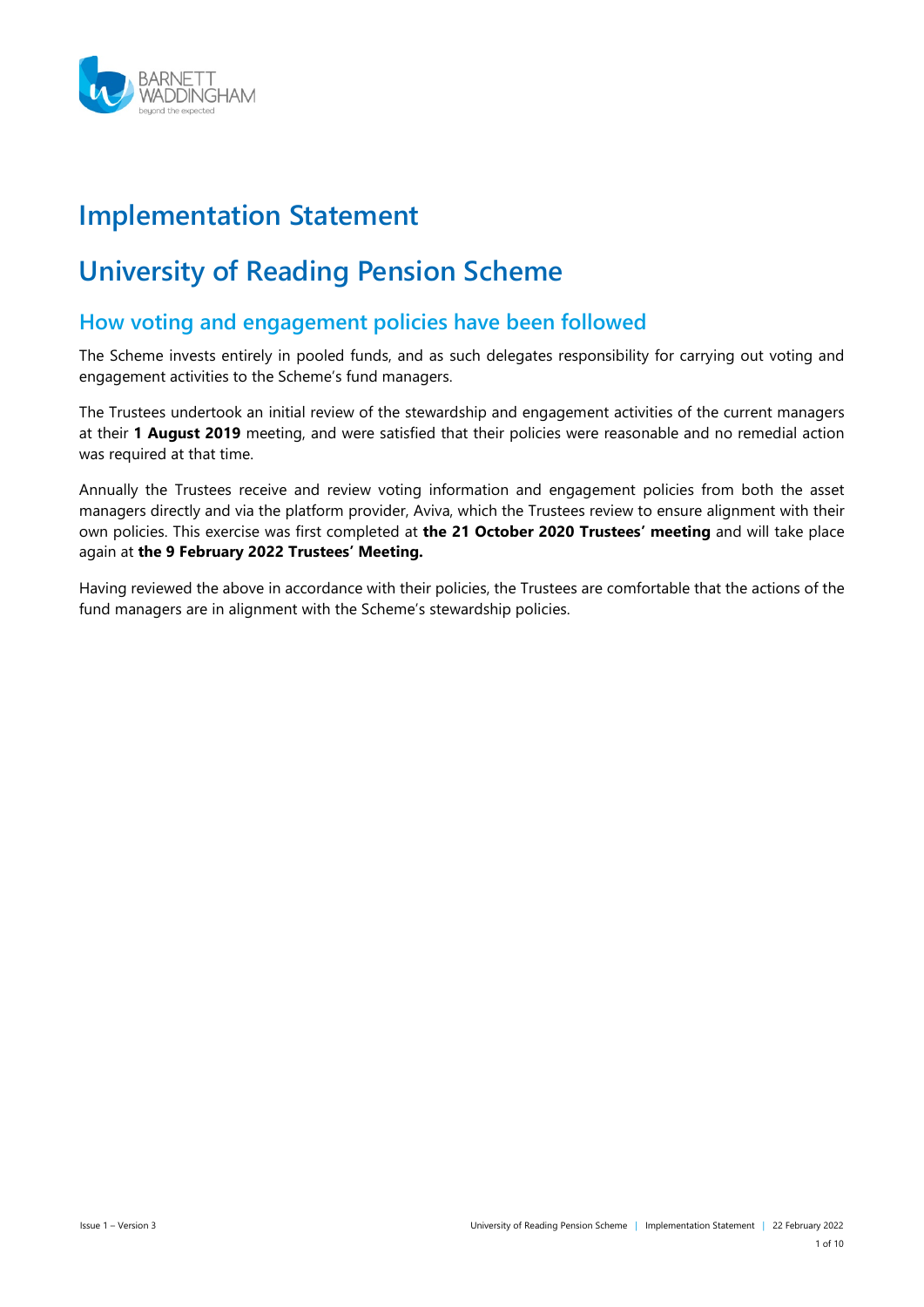

# **Voting Data**

| <b>Manager</b>                                                                                                           | <b>BlackRock</b>                                                                                                                       | <b>LGIM</b>                                                                                                                         | <b>HSBC</b>                                                                                                                            |
|--------------------------------------------------------------------------------------------------------------------------|----------------------------------------------------------------------------------------------------------------------------------------|-------------------------------------------------------------------------------------------------------------------------------------|----------------------------------------------------------------------------------------------------------------------------------------|
| <b>Fund name</b>                                                                                                         | BlackRock Aquila Life (30:70)<br><b>GBP Hedged Global Equity</b><br>Index                                                              | <b>LGIM Diversified Fund</b>                                                                                                        | Islamic Global Equity Index                                                                                                            |
| <b>Structure</b>                                                                                                         | Pooled                                                                                                                                 | Pooled                                                                                                                              | Pooled                                                                                                                                 |
| Ability to influence voting<br>behaviour of manager                                                                      | The pooled fund structure<br>means that there is limited<br>scope for the Trustees to<br>influence<br>the<br>manager's<br>voting data. | The pooled fund structure<br>means that there is limited<br>scope for the Trustees to<br>influence the<br>manager's<br>voting data. | The pooled fund structure<br>means that there is limited<br>scope for the Trustees to<br>influence<br>the<br>manager's<br>voting data. |
| <b>Number of company meetings</b><br>the manager was eligible to vote<br>at over the year                                | 2,691                                                                                                                                  | 8,706                                                                                                                               | 112                                                                                                                                    |
| Number of resolutions the<br>manager was eligible to vote on<br>over the year                                            | 35,327                                                                                                                                 | 90,870                                                                                                                              | 1,720                                                                                                                                  |
| Percentage of resolutions the<br>manager voted on                                                                        | 94%                                                                                                                                    | 99%                                                                                                                                 | 93%                                                                                                                                    |
| Percentage of resolutions the<br>manager abstained from                                                                  | 2%                                                                                                                                     | 1%                                                                                                                                  | 0%                                                                                                                                     |
| Percentage of resolutions voted<br>with management, as a<br>percentage of the total number<br>of resolutions voted on    | 74%                                                                                                                                    | 81%                                                                                                                                 | 89%                                                                                                                                    |
| Percentage of resolutions voted<br>against management, as a<br>percentage of the total number<br>of resolutions voted on | 24%                                                                                                                                    | 19%                                                                                                                                 | 11%                                                                                                                                    |
| Percentage of resolutions voted<br>contrary to the recommendation<br>of the proxy advisor                                | 20%                                                                                                                                    | 12%                                                                                                                                 | 7%                                                                                                                                     |

The proportion of resolutions that were voted on and abstained from may not sum to 100%. This can be due to how the investment manager or local jurisdictions define abstentions or classify a formal vote or abstention as opposed to not returning a voting form or choosing to nominate a proxy.

There are no voting rights attached to the other assets held by the Scheme and therefore there is no voting information shown above for these assets.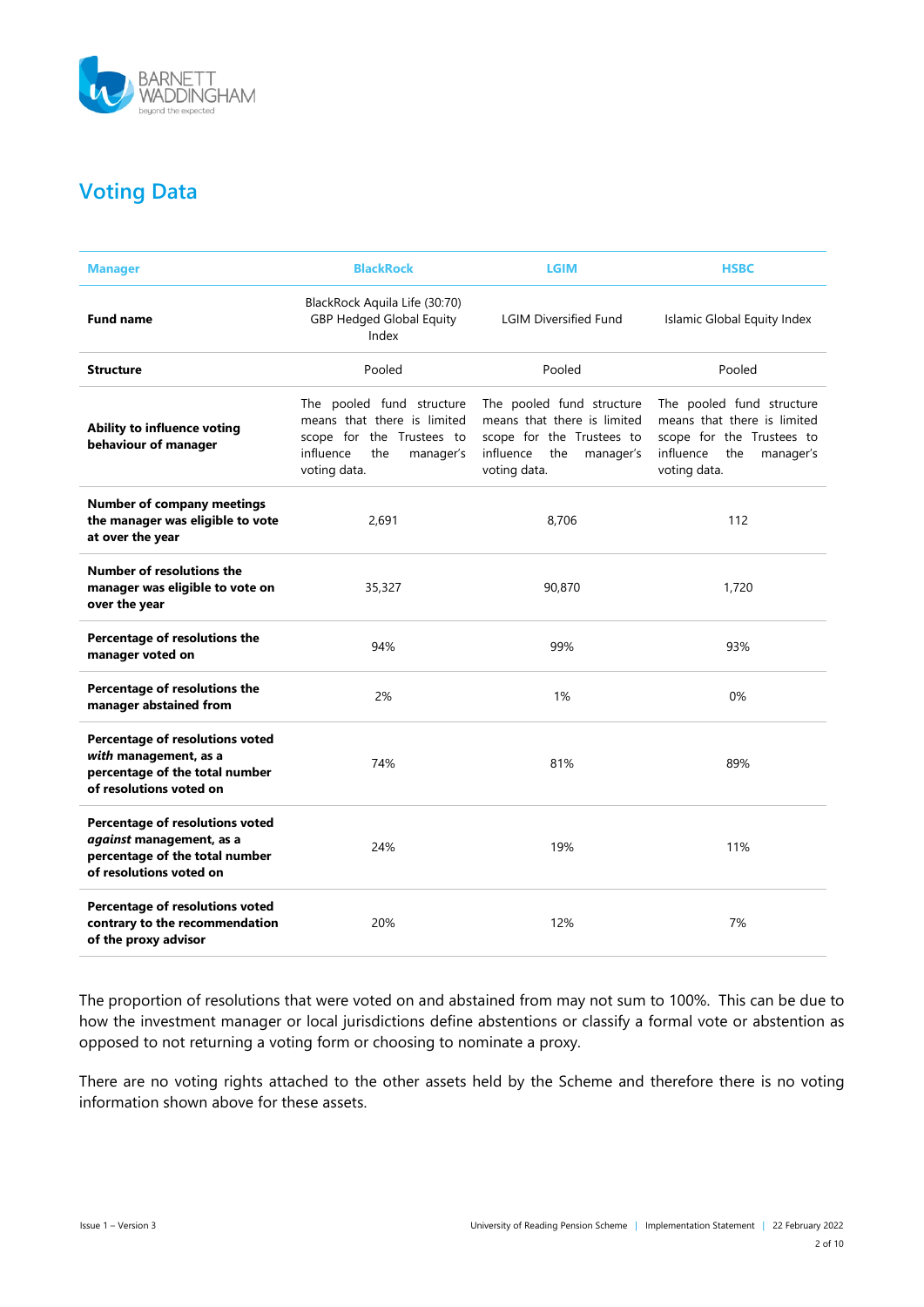

### **Significant votes**

We have delegated to the investment managers and Aviva to define what a "significant vote" is. A summary of the data and narratives that they have provided is set out below.

#### **BlackRock Aquila Life (30:70) GBP Hedged Global Equity Index**

BlackRock provided details of ten significant votes, two of which have been randomly selected and are set out below. Details of other votes can be requested from BlackRock.

|                                                                                                                            | Vote 1                                                                                                                                                                                                                                                                                                                                                                                                                                                                                                                                                                                                                                                                                                                                             | Vote 2                                                                                                                                                                                                                                                                                                                                                                                                                                                                                                                             |
|----------------------------------------------------------------------------------------------------------------------------|----------------------------------------------------------------------------------------------------------------------------------------------------------------------------------------------------------------------------------------------------------------------------------------------------------------------------------------------------------------------------------------------------------------------------------------------------------------------------------------------------------------------------------------------------------------------------------------------------------------------------------------------------------------------------------------------------------------------------------------------------|------------------------------------------------------------------------------------------------------------------------------------------------------------------------------------------------------------------------------------------------------------------------------------------------------------------------------------------------------------------------------------------------------------------------------------------------------------------------------------------------------------------------------------|
| <b>Company name</b>                                                                                                        | Alstom Société Anonyme ("SA")                                                                                                                                                                                                                                                                                                                                                                                                                                                                                                                                                                                                                                                                                                                      | International Consolidated Airlines Group SA                                                                                                                                                                                                                                                                                                                                                                                                                                                                                       |
| Date of vote                                                                                                               | 08/07/2020                                                                                                                                                                                                                                                                                                                                                                                                                                                                                                                                                                                                                                                                                                                                         | 07/09/2020                                                                                                                                                                                                                                                                                                                                                                                                                                                                                                                         |
| <b>Approximate size of fund's</b><br>holding as at the date of the<br>vote (as % of portfolio)                             | 0.02%                                                                                                                                                                                                                                                                                                                                                                                                                                                                                                                                                                                                                                                                                                                                              | 0.05%                                                                                                                                                                                                                                                                                                                                                                                                                                                                                                                              |
| <b>Summary of the resolution</b>                                                                                           | Resolution 26. Amend Bylaws to Comply with Legal<br>Changes                                                                                                                                                                                                                                                                                                                                                                                                                                                                                                                                                                                                                                                                                        | Resolution 8. Approve Remuneration Report                                                                                                                                                                                                                                                                                                                                                                                                                                                                                          |
| How the manager voted                                                                                                      | We voted against the resolution.                                                                                                                                                                                                                                                                                                                                                                                                                                                                                                                                                                                                                                                                                                                   | We voted against the resolution.                                                                                                                                                                                                                                                                                                                                                                                                                                                                                                   |
| If the vote was against<br>management, did the<br>manager communicate their<br>intent to the company ahead<br>of the vote? | Yes                                                                                                                                                                                                                                                                                                                                                                                                                                                                                                                                                                                                                                                                                                                                                | Yes                                                                                                                                                                                                                                                                                                                                                                                                                                                                                                                                |
| <b>Rationale for the voting</b><br>decision                                                                                | The Company was seeking approval to amend its<br>Articles but did not confirm that double voting<br>rights are prohibited. In March 2014, the Loi<br>Florange (The Florange law) introduced a double<br>voting right for shares registered for at least 2<br>years (the holding period starting April 2014) as a<br>default standard provision for French companies,<br>but the Florange law may be overridden with a<br>"one share one vote" system set by the company if<br>a proposal is tabled and approved by two-thirds of<br>shareholders at the AGM. As such, we voted<br>against the new Articles as we didn't want to see<br>the continuation of double voting rights (as we<br>consider that shareholders should have equal<br>rights). | Our vote against reflected concerns regarding<br>significant bonuses that were awarded to the<br>Executive Directors respective of FY2019. The<br>payment of these bonuses raises serious<br>questions, given the current uncertainties facing<br>the Company and the airline industry, and in<br>view of the broader stakeholder experience.<br>Also, the remuneration package of the newly<br>appointed Chief Financial Officer is positioned<br>at a higher level vis-à-vis his predecessor<br>without an adequate explanation. |
| <b>Outcome of the vote</b>                                                                                                 | The resolution was approved (by 98% of<br>shareholders)                                                                                                                                                                                                                                                                                                                                                                                                                                                                                                                                                                                                                                                                                            | The resolution was approved (but over 28% of<br>the votes were not in support).                                                                                                                                                                                                                                                                                                                                                                                                                                                    |
| Implications of the outcome                                                                                                | Although the resolution was supported by a clear<br>majority of shareholders, we have been engaging<br>on this issue with the company for several years<br>(we did again before the AGM) to make our views<br>clear that we are strong supporters of the one-<br>share one-vote principle and encouraged the                                                                                                                                                                                                                                                                                                                                                                                                                                       | Given the high level of opposition and the fact<br>that against votes were over 20%, the company<br>will be added to the Investment Association's<br>public register. The company's response is that<br>it will continue to engage with shareholders to<br>better understand the specific concerns as part                                                                                                                                                                                                                         |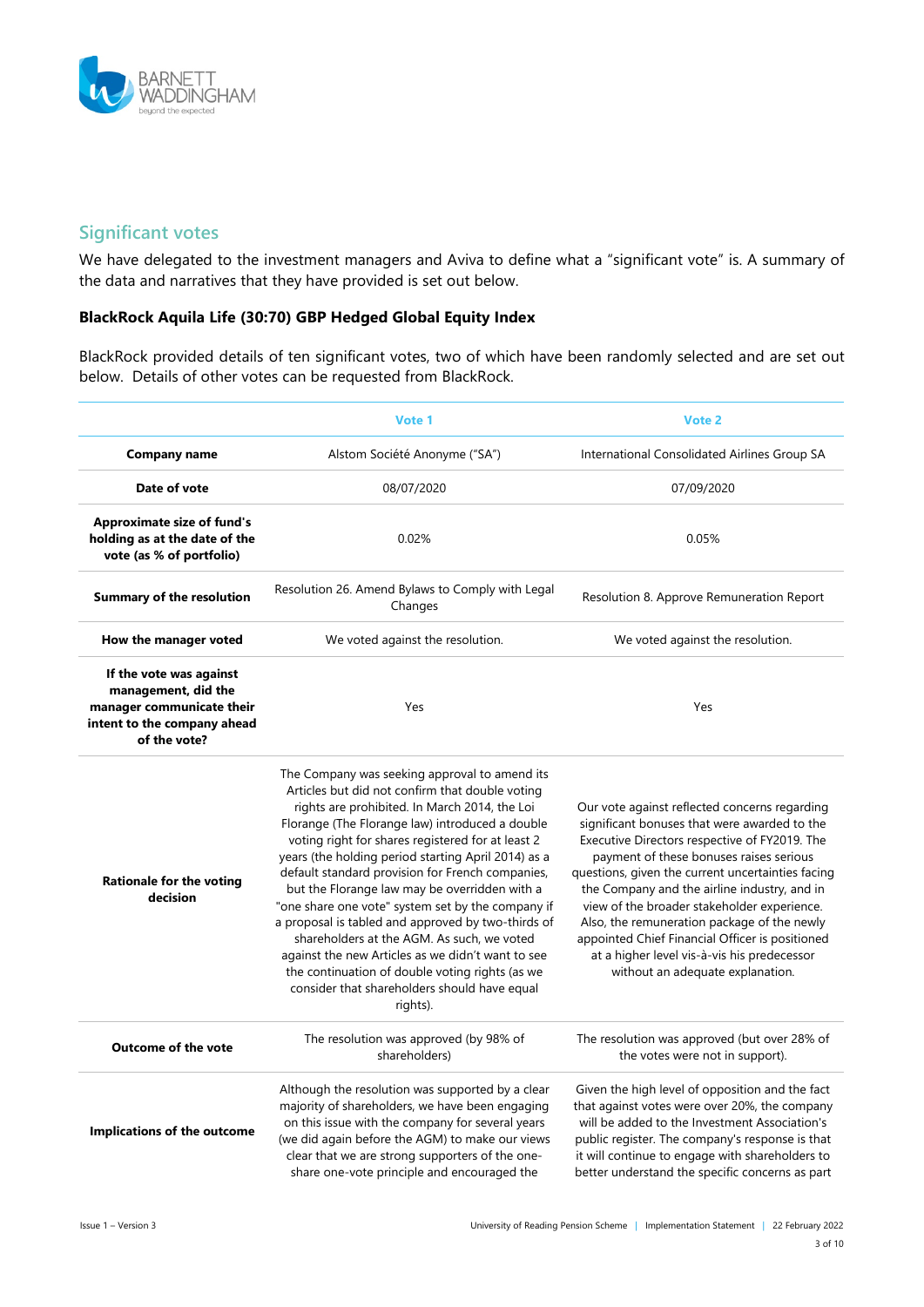

|                                                           | Vote 1                                                                                                                                                                                                                                                                                                                                                                                                  | Vote 2                                                                                                                                                                                                                                                                 |  |
|-----------------------------------------------------------|---------------------------------------------------------------------------------------------------------------------------------------------------------------------------------------------------------------------------------------------------------------------------------------------------------------------------------------------------------------------------------------------------------|------------------------------------------------------------------------------------------------------------------------------------------------------------------------------------------------------------------------------------------------------------------------|--|
|                                                           | board to propose an article amendment to end<br>double voting rights. We welcomed that at the<br>EGM on 29 Oct 2020 the company put a vote to<br>shareholder to amend its Articles of Association.<br>this time to remove double voting rights, as part of<br>the acquisition of Bombardier Transportation. This<br>constitutes a significant engagement win and<br>improvement in Alstom's governance. | of the wider engagement in relation to the<br>renewal of the remuneration policy in 2021. If<br>we consider that the company has not properly<br>addressed our concerns, we are likely to vote<br>against the policy in addition to the annual<br>advisory pay report. |  |
| Criteria on which the vote is<br>considered "significant" | This vote was selected given the company is a<br>relatively large part of the fund and that the issue<br>that we flagged (and which the company<br>ultimately addressed) deemed sufficiently material.                                                                                                                                                                                                  | This vote was selected given it's a relatively<br>large shareholding and high opposition to the<br>resolution is not helpful for shareholders or the<br>Company's reputation.                                                                                          |  |

#### **LGIM, LGIM Diversified Fund**

LGIM provided details of 443 significant votes, two of which have been randomly selected and are set out below. Details of other votes can be requested from LGIM.

|                                                                                                                         | Vote 1                                                                                                                                                                                                                                                                                                                             | Vote 2                                                                                                                                                                                                                                                                                                                                                                                                                                                                                                                                                                                                             |  |
|-------------------------------------------------------------------------------------------------------------------------|------------------------------------------------------------------------------------------------------------------------------------------------------------------------------------------------------------------------------------------------------------------------------------------------------------------------------------|--------------------------------------------------------------------------------------------------------------------------------------------------------------------------------------------------------------------------------------------------------------------------------------------------------------------------------------------------------------------------------------------------------------------------------------------------------------------------------------------------------------------------------------------------------------------------------------------------------------------|--|
| <b>Company name</b>                                                                                                     | Juewei Food Co., Ltd.                                                                                                                                                                                                                                                                                                              | Unisplendour Co., Ltd.                                                                                                                                                                                                                                                                                                                                                                                                                                                                                                                                                                                             |  |
| Date of vote                                                                                                            | 07/05/2021                                                                                                                                                                                                                                                                                                                         | 17/05/2021                                                                                                                                                                                                                                                                                                                                                                                                                                                                                                                                                                                                         |  |
| <b>Approximate size of fund's</b><br>holding as at the date of the<br>vote (as % of portfolio)                          | $< 0.1\%$                                                                                                                                                                                                                                                                                                                          | $<0.1\%$                                                                                                                                                                                                                                                                                                                                                                                                                                                                                                                                                                                                           |  |
| <b>Summary of the resolution</b>                                                                                        | Resolution 1 Approve Report of the Board of<br><b>Directors</b>                                                                                                                                                                                                                                                                    | Resolution 10.1 Elect Yu Yingtao as Director                                                                                                                                                                                                                                                                                                                                                                                                                                                                                                                                                                       |  |
| How the manager voted                                                                                                   | Against                                                                                                                                                                                                                                                                                                                            | LGIM voted against the resolution (management<br>recommendation: for).                                                                                                                                                                                                                                                                                                                                                                                                                                                                                                                                             |  |
| If the vote was against<br>management, did the manager<br>communicate their intent to the<br>company ahead of the vote? | LGIM publicly communicates its vote instructions in monthly regional vote reports on its website<br>with the rationale for all votes against management. It is their policy not to engage with their<br>investee companies in the three weeks prior to an AGM as their engagement is not limited to<br>shareholder meeting topics. |                                                                                                                                                                                                                                                                                                                                                                                                                                                                                                                                                                                                                    |  |
| Rationale for the voting decision                                                                                       | The company is deemed to not meet<br>minimum standards with regards to climate<br>risk management and disclosure.                                                                                                                                                                                                                  | LGIM views gender diversity as a financially<br>material issue for our clients, with implications for<br>the assets we manage on their behalf. For 10<br>years, we have been using our position to engage<br>with companies on this issue. As part of our<br>efforts to influence our investee companies on<br>having greater gender balance, we expect all<br>companies in which we invest globally to have at<br>least one female on their board. Please note we<br>have stronger requirements in the UK, North<br>American, European and Japanese markets, in line<br>with our engagement in these markets. For |  |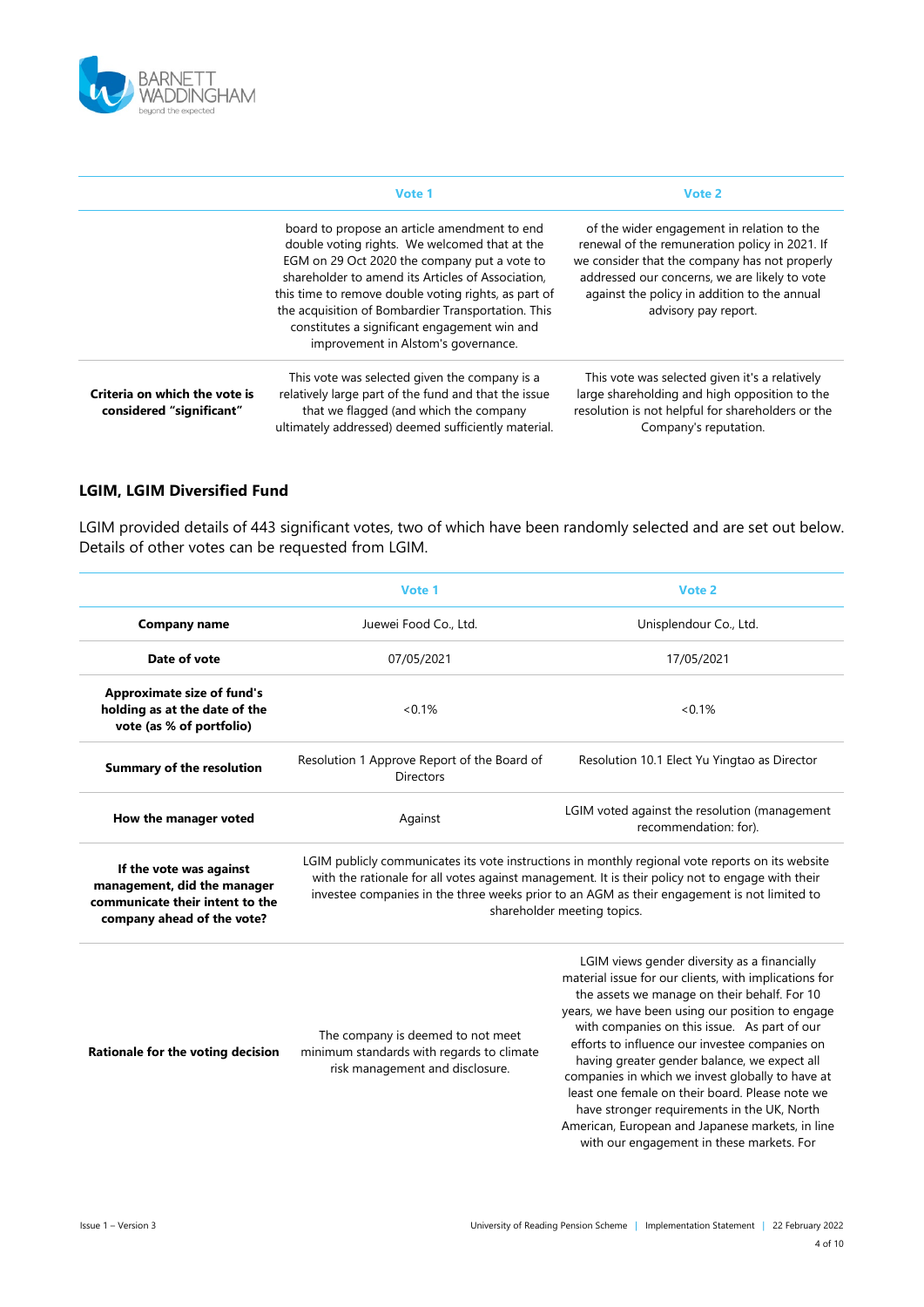

|                                                           | Vote 1                                                                                                                                                                                                                                         | Vote 2                                                                                                                                                         |
|-----------------------------------------------------------|------------------------------------------------------------------------------------------------------------------------------------------------------------------------------------------------------------------------------------------------|----------------------------------------------------------------------------------------------------------------------------------------------------------------|
|                                                           |                                                                                                                                                                                                                                                | further details, please refer to our vote policies on<br>our website.                                                                                          |
| <b>Outcome of the vote</b>                                | This resolution was approved by<br>shareholders.                                                                                                                                                                                               | 99.7% of shareholders supported the resolution.                                                                                                                |
| Implications of the outcome                               | LGIM will continue to engage with the<br>company and monitor progress.                                                                                                                                                                         | LGIM will continue to engage with our investee<br>companies, publicly advocate our position on this<br>issue and monitor company and market-level<br>progress. |
| Criteria on which the vote is<br>considered "significant" | LGIM considers this vote to be significant as<br>it is applied under the Climate Impact<br>Pledge, our flagship engagement<br>programme targeting some of the world's<br>largest companies on their strategic<br>management of climate change. | LGIM views gender diversity as a financially<br>material issue for our clients, with implications for<br>the assets we manage on their behalf.                 |

#### **HSBC Global Asset Management, Islamic Global Equity Index**

HSBC provided details of ten significant votes, two of which we have randomly selected and are given below. Details of other votes can be requested from HSBC Global Asset Management.

|                                                                                                                            | Vote 1                                                                                                                            | Vote 2                                                                                                                                                                                                                                                                                                                                                                                                  |  |
|----------------------------------------------------------------------------------------------------------------------------|-----------------------------------------------------------------------------------------------------------------------------------|---------------------------------------------------------------------------------------------------------------------------------------------------------------------------------------------------------------------------------------------------------------------------------------------------------------------------------------------------------------------------------------------------------|--|
| <b>Company name</b>                                                                                                        | <b>Exxon Mobil Corporation</b>                                                                                                    | Rio Tinto Plc                                                                                                                                                                                                                                                                                                                                                                                           |  |
| Date of vote                                                                                                               | 26/05/2021                                                                                                                        | 07/04/2021                                                                                                                                                                                                                                                                                                                                                                                              |  |
| <b>Approximate size of fund's</b><br>holding as at the date of the<br>vote (as % of portfolio)                             | 1.4%                                                                                                                              | 0.4%                                                                                                                                                                                                                                                                                                                                                                                                    |  |
| <b>Summary of the resolution</b>                                                                                           | Proxy contest - Management Proxy Vs Shareholder<br>Proxy                                                                          | Approve Remuneration Report for UK Law<br>Purposes                                                                                                                                                                                                                                                                                                                                                      |  |
| How the manager voted                                                                                                      | Voted the shareholder proxy card                                                                                                  | Did not support the recommendation                                                                                                                                                                                                                                                                                                                                                                      |  |
| If the vote was against<br>management, did the<br>manager communicate their<br>intent to the company ahead<br>of the vote? | Yes                                                                                                                               | Yes                                                                                                                                                                                                                                                                                                                                                                                                     |  |
| <b>Rationale for the voting</b><br>decision                                                                                | We were concerned by the lack of substantial<br>improvement in Exxon's commitment and strategy<br>with regards to climate change. | We were concerned that the out-going CEO<br>received £5.7 million from vesting of 2016 LTIP.<br>The Remuneration Committee had reduced<br>vesting by £1 million and he had received no<br>bonus due to destruction of Juukan Gorge<br>historic site. Total pay exceeded previous year;<br>we believe committee should have exercised<br>further discretion in light of the severity of the<br>incident. |  |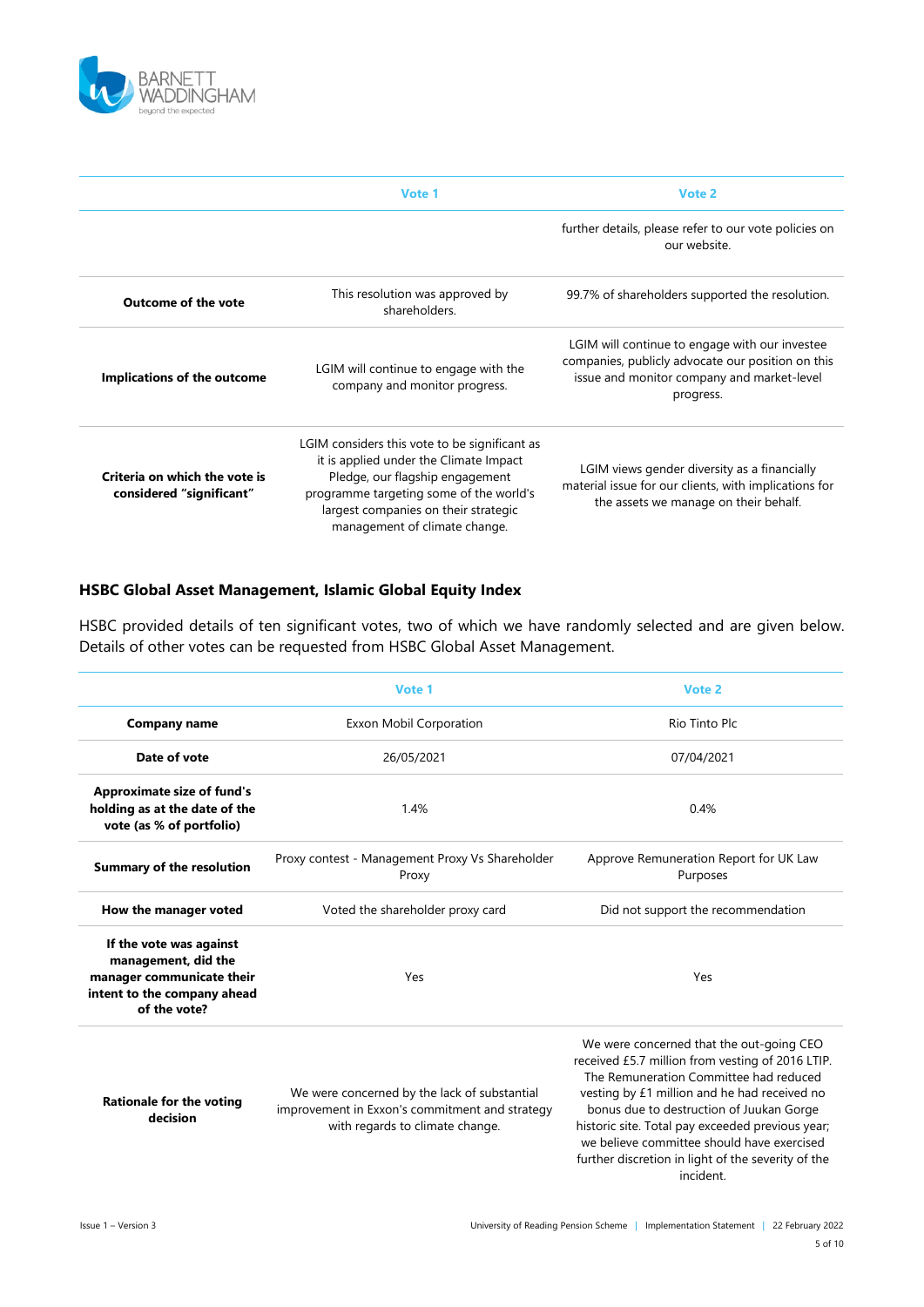

|                                                           | Vote 1                                                                                                                                                                                                                                                                                                                                                            | Vote 2                                                                                                                                                                                                                                                                                                                                                                                                              |
|-----------------------------------------------------------|-------------------------------------------------------------------------------------------------------------------------------------------------------------------------------------------------------------------------------------------------------------------------------------------------------------------------------------------------------------------|---------------------------------------------------------------------------------------------------------------------------------------------------------------------------------------------------------------------------------------------------------------------------------------------------------------------------------------------------------------------------------------------------------------------|
| <b>Outcome of the vote</b>                                | Shareholders have not supported the management<br>proxy                                                                                                                                                                                                                                                                                                           | Shareholders have not supported the<br>management                                                                                                                                                                                                                                                                                                                                                                   |
| Implications of the outcome                               | We engaged previously with Exxon in 2020 as<br>member of the Climate Action 100+ investor<br>group. Before the meeting, we had a call with<br>Exxon's representatives to express our concerns<br>and communicate our inclination to support the<br>shareholders' proxy card. After the meeting we<br>confirmed our vote to the Exxon's representatives<br>we met. | The Juukan Gorge incident represented a major<br>failing of governance for the company.<br>Although it had taken a number of actions to<br>address these failings, the remuneration<br>outcome had not been appropriate. We shall<br>continue to engage with the company on these<br>issues and trust that the strong signal sent by<br>the negative remuneration vote will keep it<br>focused on the right course. |
| Criteria on which the vote is<br>considered "significant" | We voted against the management and selected a<br>range of issues that are representative of our<br>voting quidelines.                                                                                                                                                                                                                                            | We voted against the management and<br>selected a range of issues that are<br>representative of our voting quidelines.                                                                                                                                                                                                                                                                                              |

### **Fund level engagement**

Please note that where there is no entry in the following table, we did not receive that information from the Investment Managers.

| <b>Manager</b>                                                                                            | <b>BlackRock</b>                                                | <b>LGIM</b>                  | <b>HSBC</b>                            |
|-----------------------------------------------------------------------------------------------------------|-----------------------------------------------------------------|------------------------------|----------------------------------------|
| <b>Fund name</b>                                                                                          | BlackRock Aquila Life (30:70) GBP<br>Hedged Global Equity Index | <b>LGIM Diversified Fund</b> | <b>HSBC Global Asset</b><br>Management |
| Does the manager perform<br>engagement on behalf of<br>the holdings of the fund                           | Yes                                                             | <b>Yes</b>                   | Yes                                    |
| Has the manager engaged<br>with companies to influence<br>them in relation to ESG<br>factors in the year? |                                                                 | Yes                          | Yes                                    |
| <b>Number of engagements</b><br>undertaken on behalf of the<br>holdings in this fund in the<br>year       |                                                                 |                              | 82                                     |
| <b>Number of engagements</b><br>undertaken at a firm level in<br>the year                                 | 3,501                                                           | 974                          | 2,280                                  |

## **Examples of engagements undertaken with holdings in the fund or by the firm as a whole**

#### **Aviva**

Aviva provided details of five examples of engagement, two of which have been randomly selected and are set out below. Details of other engagements can be requested from Aviva.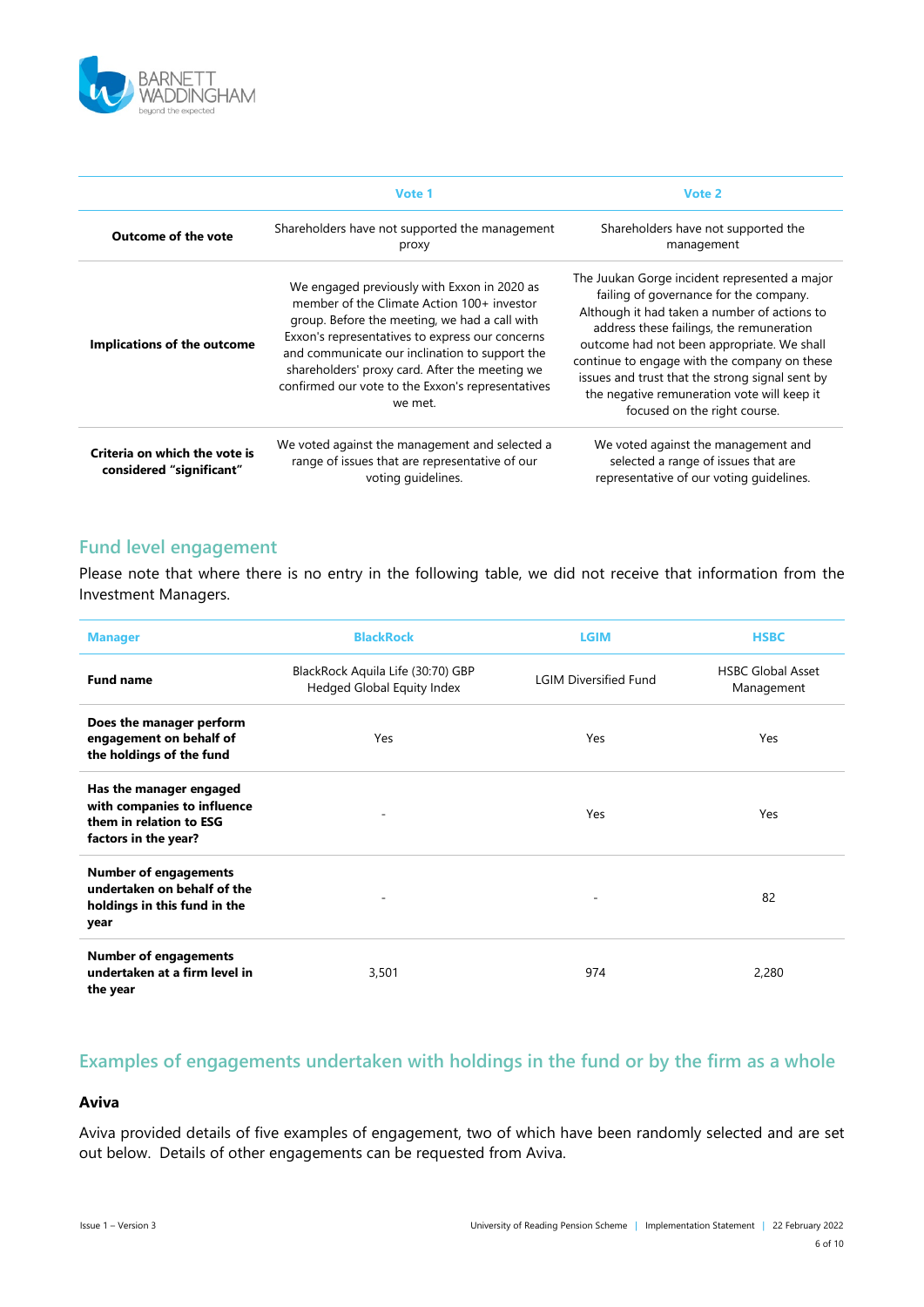

#### **MindGeek / Mastercard / Visa**

Tackling illegal and abusive pornography through the value chain. The New York Times published details of an investigation into how much illegal and abusive content there was on MindGeek's Pornhub website. Both Mastercard and Visa payment systems were being used by Pornhub, whereas Paypal and Amex had banned them. We contacted Mastercard and Visa to raise the issue and enquire as to how they prevent their services being used for illegal activities.

In between our request for calls with management teams and the calls themselves taking place, both companies terminated their business relationships with Pornhub. Within 24 hours of the credit card companies' actions, Pornhub said it had taken down 10 million videos, or 80 percent of those on its site. We found this outcome encouraging, as it shows that even if we don't own a company's securities, we can play our part by applying pressure on relevant parts of the value chain. Thirty-four women are currently suing MindGeek for allegedly posting content featuring them without their consent. The women claim the company posted content online featuring them without their consent. The content allegedly included videos of rape, child porn and revenge porn.

#### **Telus**

Innovative financing for Canadian Telecommunications, Media and Technology ("TMT") business. Telus is the best-in-class TMT operator in Canada. In June the company launched a sustainability-linked bond ("SLB") issue with an innovative interest step-up feature related to its level of greenhouse gas emissions. We have engaged with Telus on a range of Environmental, Social and Governance ("ESG") issues, including greenhouse gas emissions. We were supportive of Telus issuing this bond. We believe that management's targets are commendably ambitious based on their previous historical metrics but ultimately we did not participate in the issue due to valuation concerns.

The Telus bond is interesting because bondholders are awarded an extra 1% on their coupon for 1.5 years if the company is unable to reduce their Scope 1 and 2 greenhouse gases by 46% by mid-2030. Importantly, Sustainalytics provided a second-party opinion that Telus' SLB framework aligns with the 2020 Sustainability-Linked Bond Principles. We hope to see more innovative financing structures that link corporate objectives with improving ESG metrics.

#### **BlackRock**

BlackRock have many examples of engagement that they can provide, with lots of information provided at https://www.blackrock.com/corporate/about-us/investment-stewardship. Below are two randomly selected examples of BlackRock's engagement.

#### **Engagement that led to votes to improve board quality or support effective boards**

Throughout this year, engagement helped inform vote decisions on board quality matters in a number of key cases.

#### **Systemanalyse Programmentwicklung ("SAP") Societas Europaea ("SE")**

For instance, In April 2021 the Bank for International Settlements ("BIS") did not support the discharge of the Supervisory Board of SAP, a German-based technology company. This action was taken to reflect our concerns about the composition of SAP's Nomination Committee, which became wholly non-independent in 2021 (falling below our expectation that key committees be majority independent). In addition, the Nomination Committee is chaired by SAP's non-independent Supervisory Board Chairman, who is a co-founder of the company and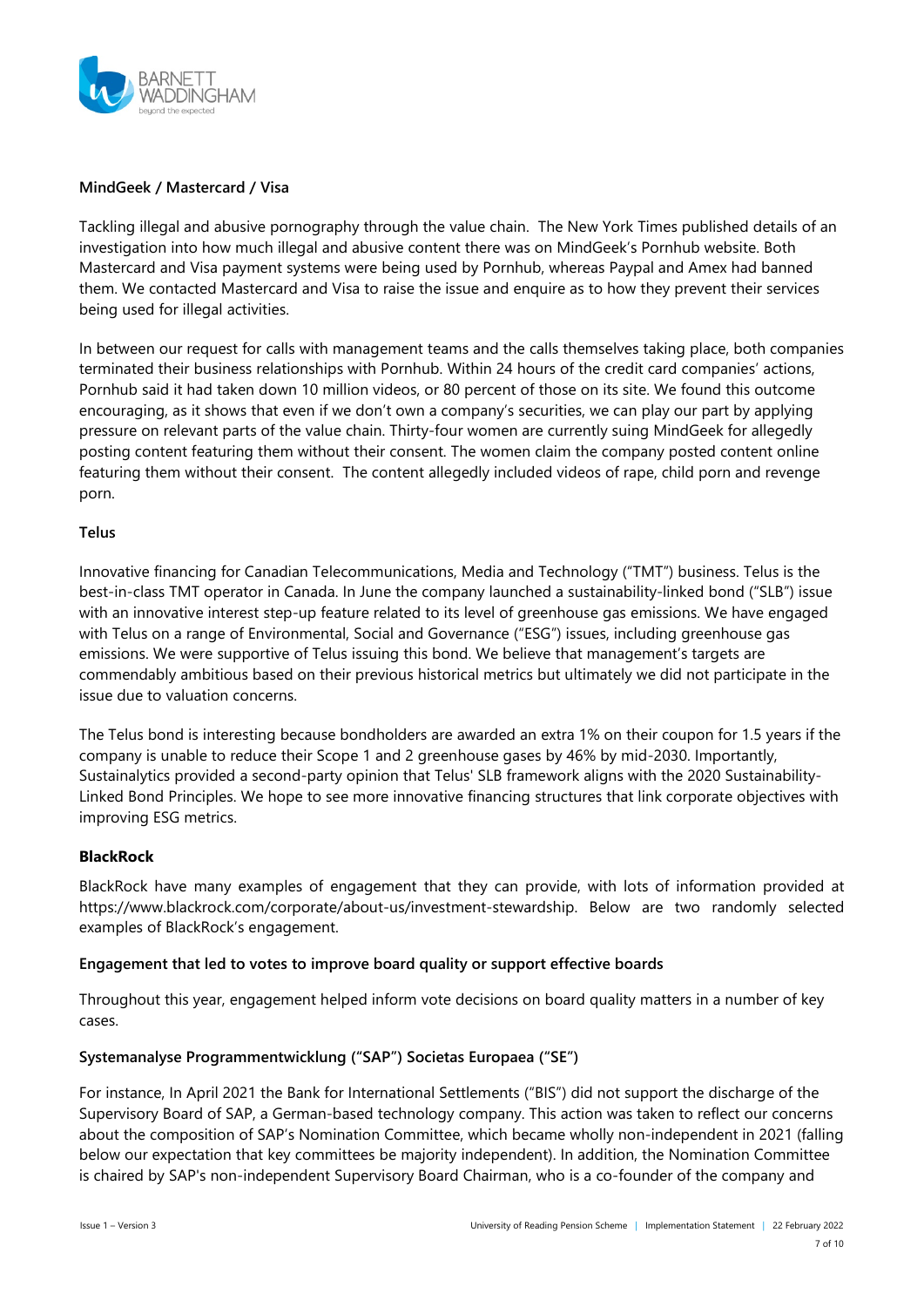

formerly its CEO. We had previously engaged with the company in December 2020 to discuss our concerns around board governance, particularly in light of related challenges including the sudden departure of one of the company's co-CEOs in April 2020.

#### **Vale SA (Vale)**

We voted to support boards that had demonstrated effective leadership and oversight or notable progress. For example, over the course of 2020 and the first half of 2021, BIS had numerous engagements with Vale, in large part to discuss remediation following the Brumadinho disaster. In the first half of 2021 alone, BIS met with Vale over ten times. The 2019 dam collapse in Brumadinho is considered one of the deadliest industrial disasters in the world, in which approximately 270 employees and community members lost their lives. It also caused significant environmental damage. In January 2020, 11 high-level executives at Vale — including the former CEO Fabio Schvartsman — were charged with homicide and environmental crimes.

Beyond engaging on developments directly related to the Brumadinho disaster, BIS has focused our discussions on board effectiveness and sustainability matters. We shared our expectations of board quality — including composition, diversity, and independence — and the role of the board in overseeing corporate strategy and culture. While Vale's work to regain stakeholder trust and to ameliorate the effects of the disaster on impacted communities is far from over, BIS voted for all management items at the company's 2021 annual and special shareholder meetings because the company has enacted necessary changes at the board level, which led to significant improvements in board composition, diversity, and independence. These changes are consistent with generating long-term shareholder value. Please see our Vote Bulletin for more detail.

#### **LGIM**

LGIM have many examples of engagement that they can provide, with lots of information provided at [http://www.lgim.com/responsibleinvestment.](http://www.lgim.com/responsibleinvestment) Below is an example of LGIM's engagement.

#### **Deforestation; LGIM's concerns**

Meeting the aim of the Paris Agreement regarding net zero emissions by 2050 will be impossible without tackling and reversing deforestation. A report by the Intergovernmental Panel on Climate Change ("IPCC") highlights that to limit global warming to 1.5°C, reforesting an area the size of India may be necessary. Halting deforestation in biodiversity hotspots and systemically important biomes is key to global decarbonisation efforts.

#### **Deforestation; LGIM's actions**

- The food sector has been a part of the Climate Impacts Programme ("CIP") since launch in early 2017, with deforestation policies being a key theme of engagement with companies.
- Four food companies are currently divested from LGIM's Future World Funds on concerns around lack of deforestation policies.
- We were an early member of Principles for Responsible Investment ("PRI")/Ceres Investor Initiative for Sustainable Forests, and have engaged with food companies on deforestation for several years.
- Since 2019, we have been engaging with Brazilian meat processers **JBS, Minerva** and Marfrig10n rooting out deforestation from cattle supply chains, and we have signed letters to soy traders with exposure to the Amazon. We also joined a working group on palm oil policies at Asian fast-moving consumer goods.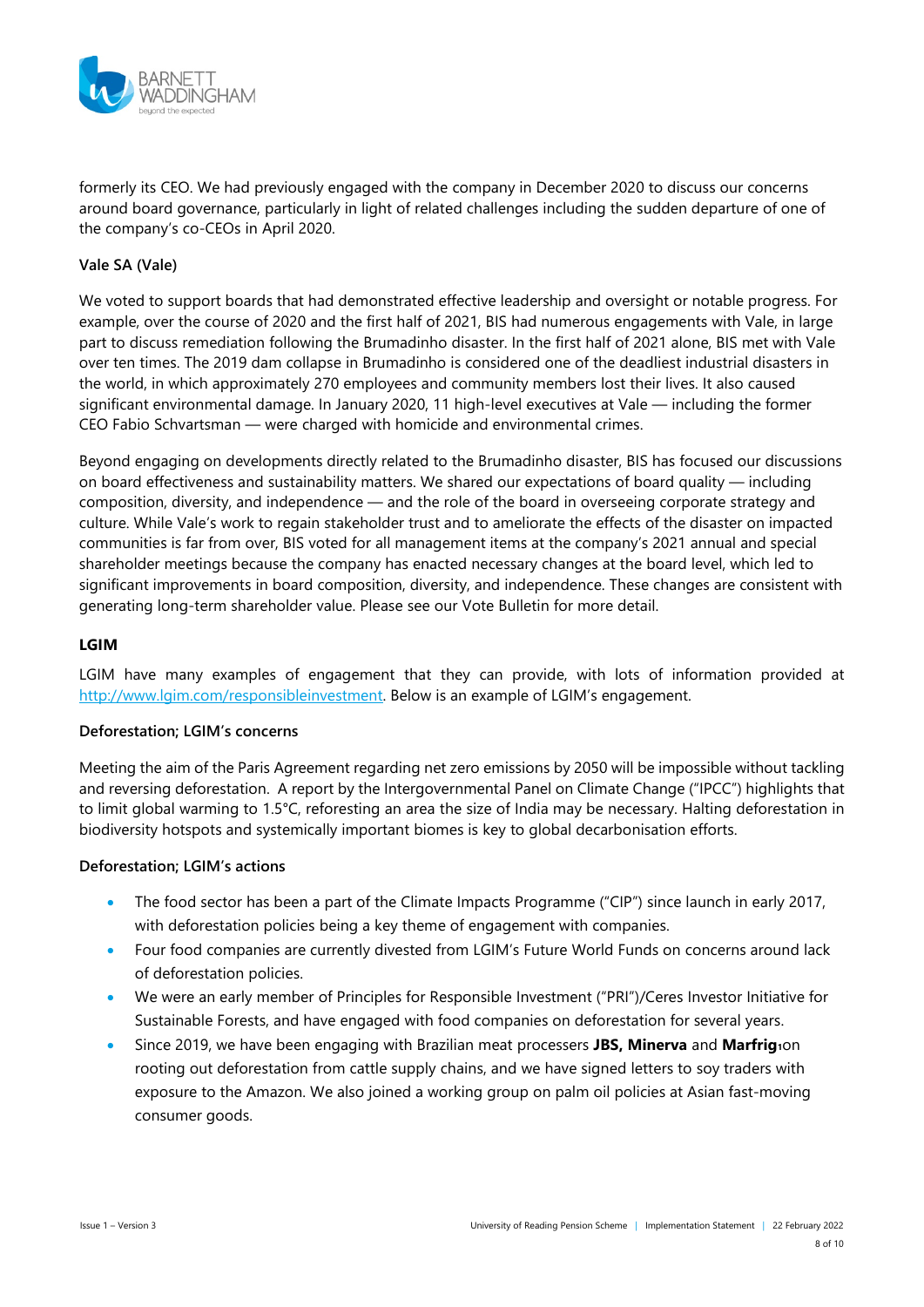

- In 2020, we signed letters to Brazilian embassies in numerous European countries expressing concerns around efforts to dismantle environmental protections in the Amazon, and calling on the government to enforce existing regulation to halt deforestation.
- Subsequently, we joined investor calls with the **Brazilian Government** (the Vice President, the ministers for foreign affairs, environment and agriculture as well as the governor of the central bank) and a follow up call with members of Brazilian congress to press these points and encourage government to drastically reduce rates of deforestation.
- At **Procter & Gamble's ("P&G")** annual general meeting, shareholders including LGIM bucked the recommendation of the company's Board and voted for a proposal asking P&G to report on its efforts to reduce deforestation and forest degradation in its supply chains. The proposal received the support of 67 percent of the votes cast.
- We also engaged **Nestlé** repeatedly in 2020 on sustainability issues including water scarcity, packaging, recycling and supply chain management. The company has since committed to: i) net zero emissions; ii) externally verified certifications for water use and raw material sourcing; and iii) 100% recyclable/reusable packaging by 2025. LGIM will be meeting the company's CEO in the coming months to follow up on these commitments

#### **HSBC**

HSBC report on engagement within their reports found at [https://www.assetmanagement.hsbc.com/about](https://www.assetmanagement.hsbc.com/about-us/responsible-investing/stewardship)[us/responsible-investing/stewardship.](https://www.assetmanagement.hsbc.com/about-us/responsible-investing/stewardship) However, the latest report only covers the period up to May 2020, and contains no specific examples of named companies. Therefore, there is no data to include in the Implementation Statement. The Trustees will continue to engage with HSBC through their investment advisor and Aviva in order to stress the importance of such information.

## **How the SIP has been followed over the year**

In the Trustees' opinion, the Statement of Investment Principles has been followed over the year in the following ways:

- The Scheme offers a suitable default strategy for members. This was reviewed at the 1 August 2019 Trustees' Meeting and believed to be appropriate based on the membership profile of the Scheme at that time. The Trustees would reconsider this review in 2020 noting that the membership profile implied that a target of cash at retirement may now be more suitable than annuity, but with the current young membership age there was not an imperative to implement changes now and the Trustees favoured waiting in view of the pace of development of off-the-shelf products targeting cash at retirement and that include ESG factors.
- This review of the default strategy was considered again at the 21 October 2020 Trustees' Meeting with the added context of upcoming changes to value for money assessments which could warrant a fundamental review of the Scheme as well as the investment strategy and implementation. It was noted that Aviva have developed their MyMoney offering including its lifestyling strategies and made significant updates in respect of ESG. These were noted as of interest pending the outcome of the value for member consultation. The ongoing pandemic and volatile market conditions are dissuaded from making significant changes to investment strategy at that time.
- The Scheme offers a range of self-select fund options which give members a reasonable choice from which to select their own strategy. The self-select fund range was reviewed at the 1 August 2019 Trustees'